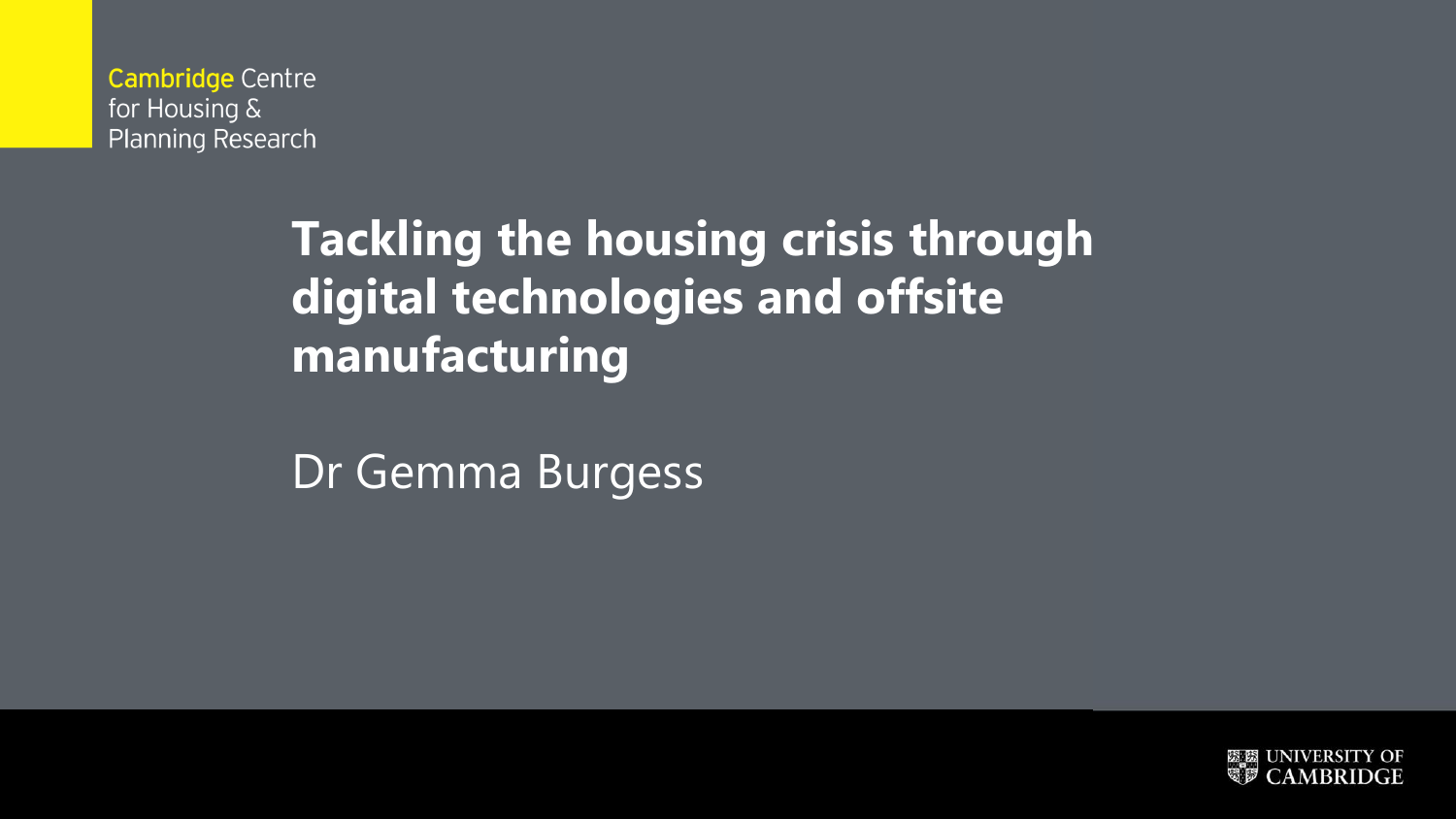#### **CCHPR**

- The Cambridge Centre for Housing and Planning Research University of Cambridge Department of Land Economy
- Centre for Digital Built Britain a partnership between the Department of Business, Energy & Industrial Strategy and the University of Cambridge
- Construction Innovation Hub
- Deliver a smart digital economy for infrastructure and construction for the future, and transform the UK construction industry's approach to the way we plan, build, maintain and use our social and economic infrastructure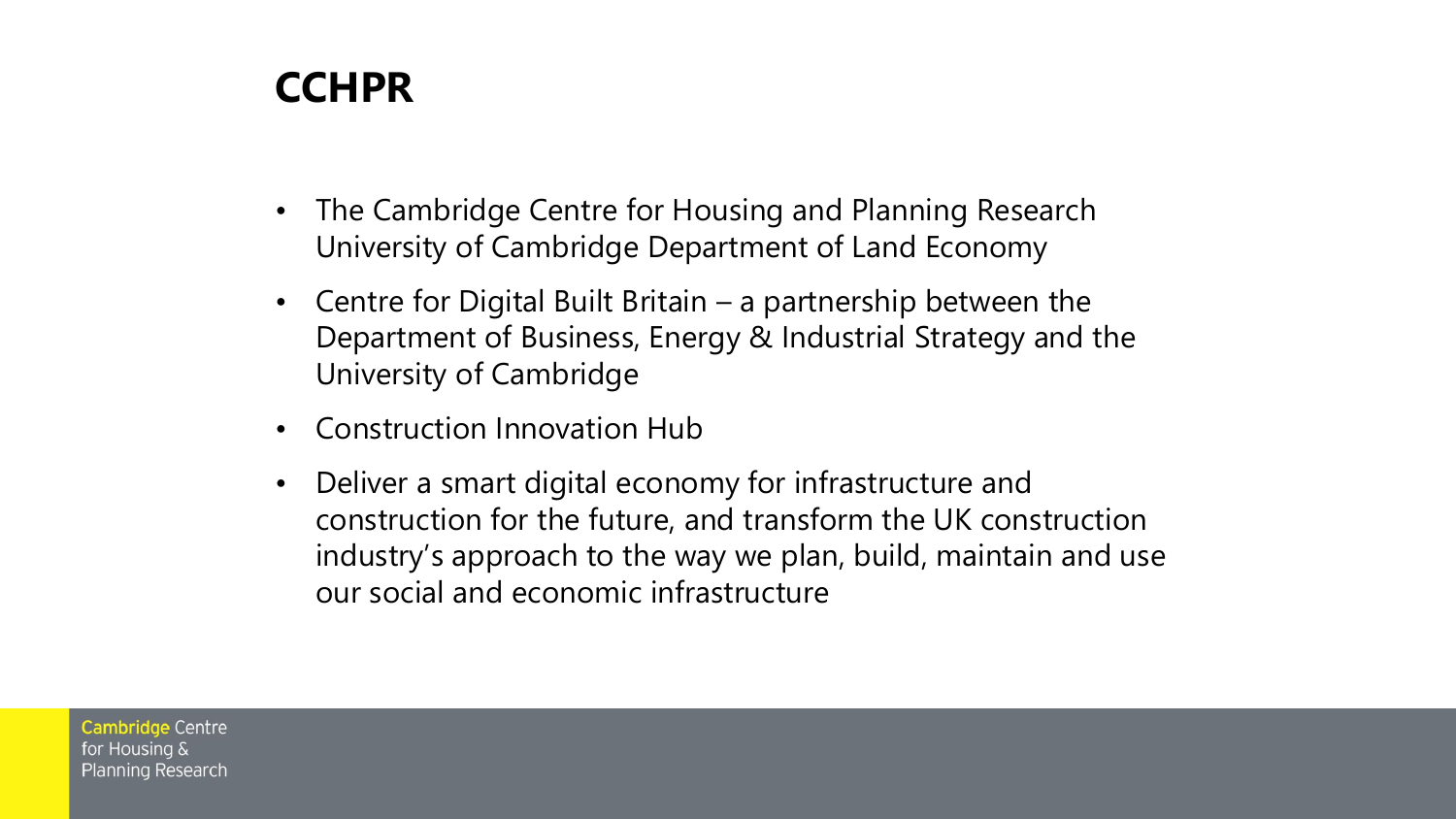## **Housing in a DBB**

- Housing sits at the heart of many wider social issues, and it will sit at the heart of the development of a Digital Built Britain (DBB)
- Delivering DBB is not simply about technological solutions to make supply and maintenance more efficient, although this is important
- It is also about understanding how those solutions and efficiency gains interact with wider social policy issues to address housing inequalities in the UK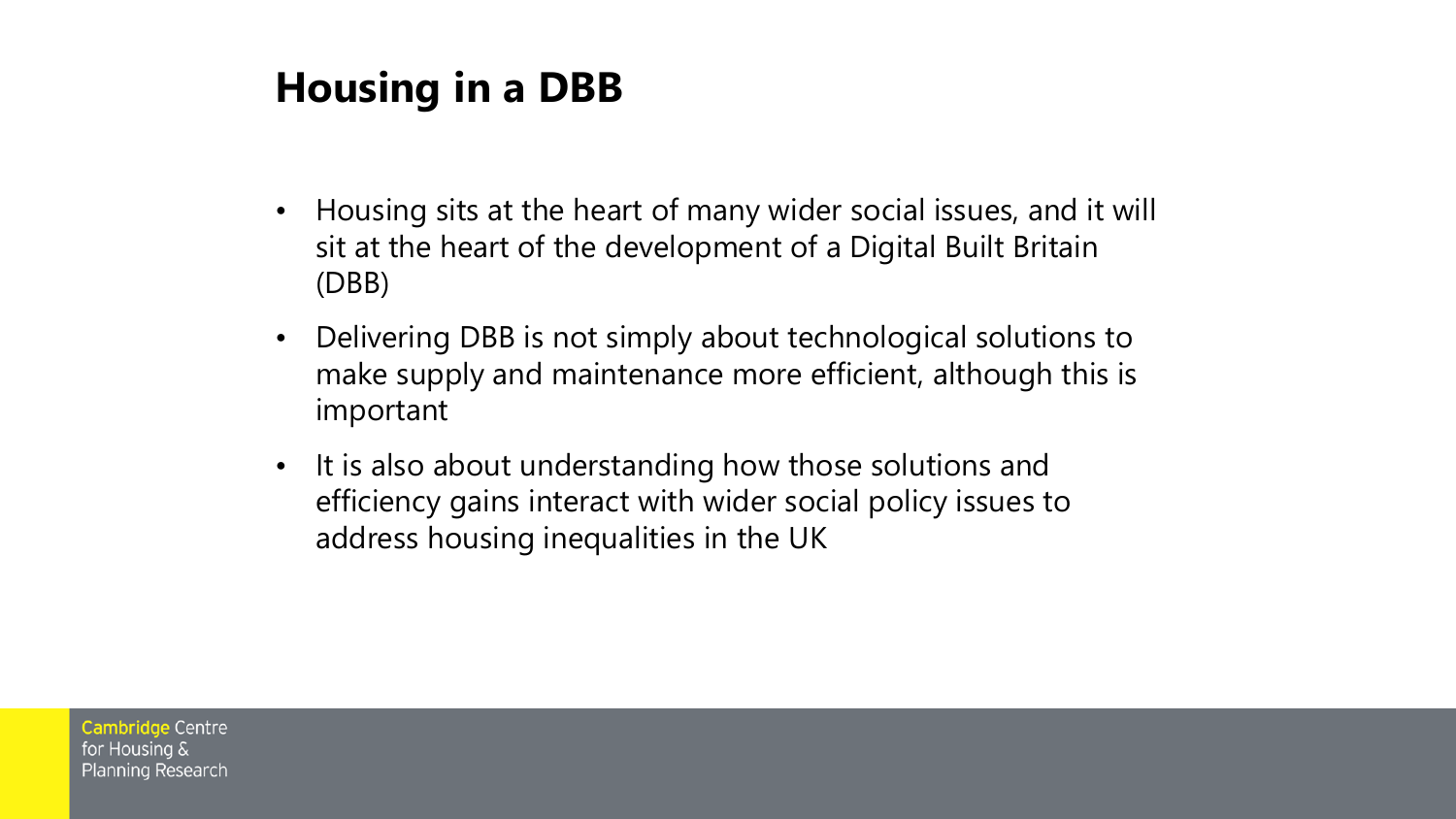## **UK housing crisis – new build supply**

- Lack of supply
- Few house builders
- Lack of innovation

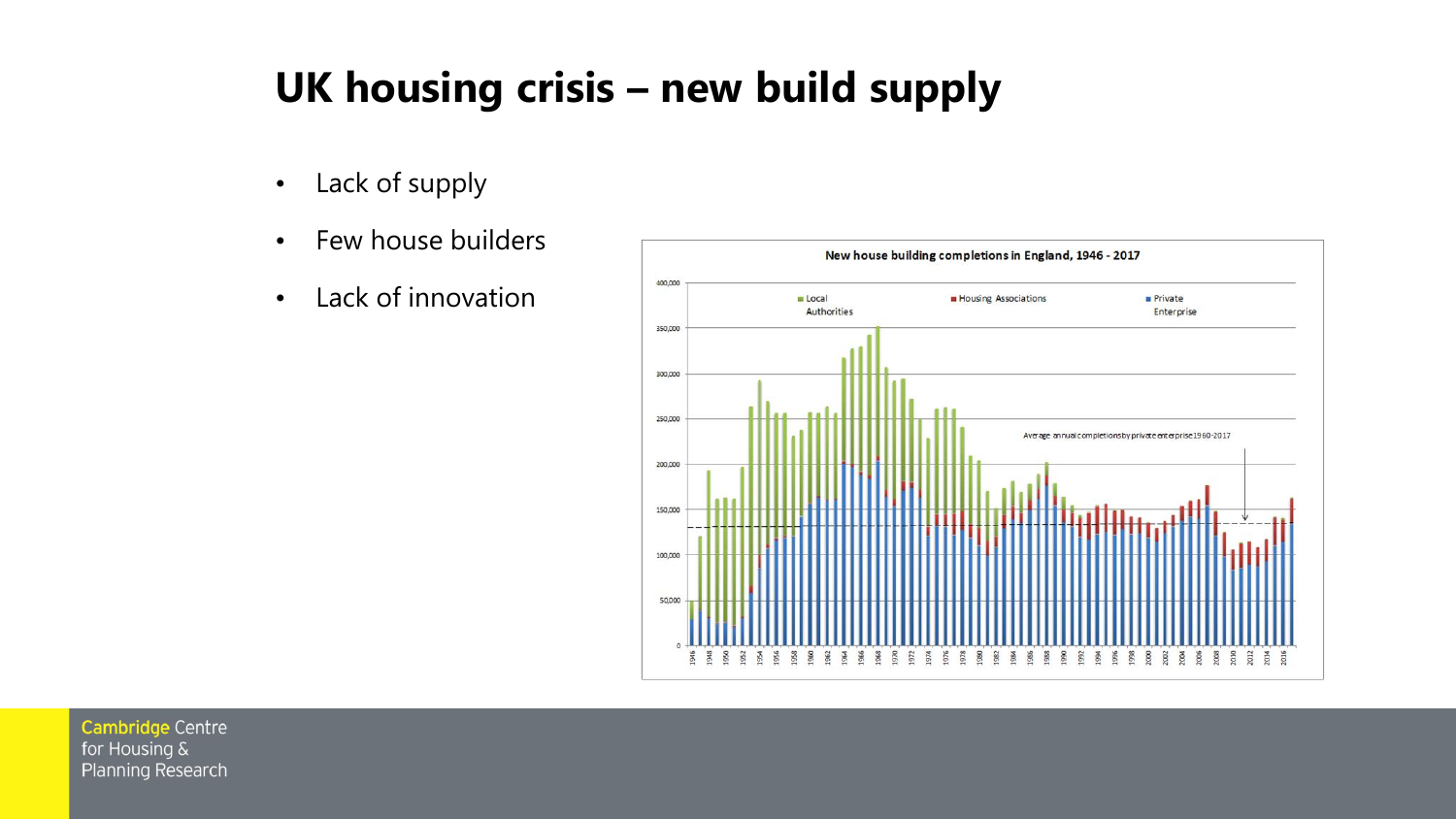## **UK housing crisis – management and maintenance**

- Ensure that existing housing is safe to live in, and of a decent standard
- One third of PRS homes are considered non-decent (DCLG, 2017)
- Impacts health and wellbeing: 15 million people in the UK live in poor housing
- Cost: poor housing conditions are the source of 70% of NHS costs (NHBC, 2018)
- NHBC pays out £85m pa to rectify defects in new build homes
- Impact on safety
- Hundreds of buildings are using the aluminium cladding responsible for the Grenfell fire
- Hackitt Report highlighted the need for a 'golden thread' of detailed data and information for built assets (2018)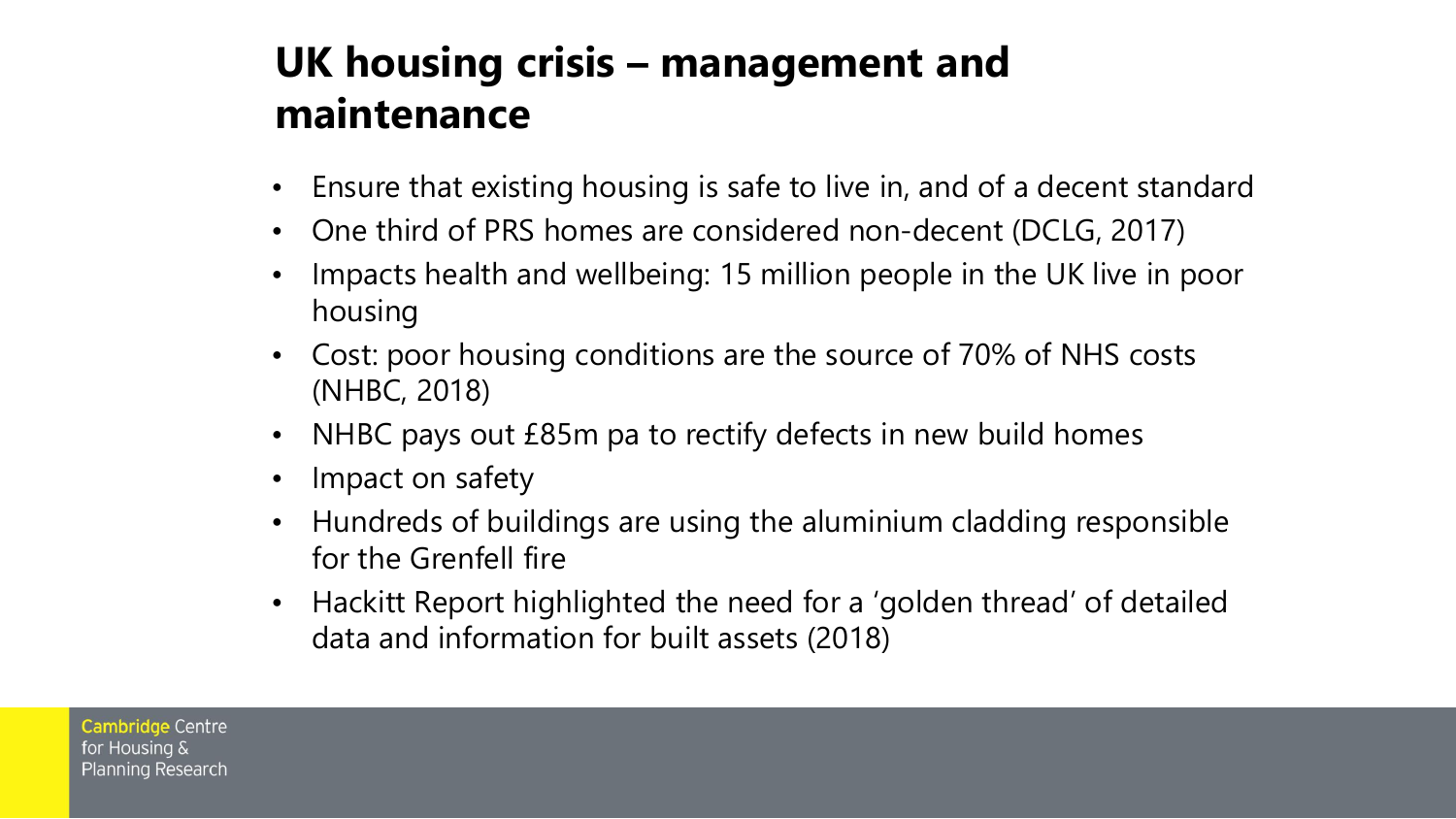## **Construction industry challenges**

- Farmer's 2016 review of the UK construction labour model was dramatically titled *Modernise or Die: Time to decide the industry's future*
- Low productivity
- Not embracing the potential of technology
- Problems of future workforce capacity, ageing workforce, low level of new entrants, deep and recurring recessions
- Lack of collaboration and improvement culture, which prevents organisations from scaling up, sharing risks and creating more business plan certainty
- Lack of R&D and investment in innovation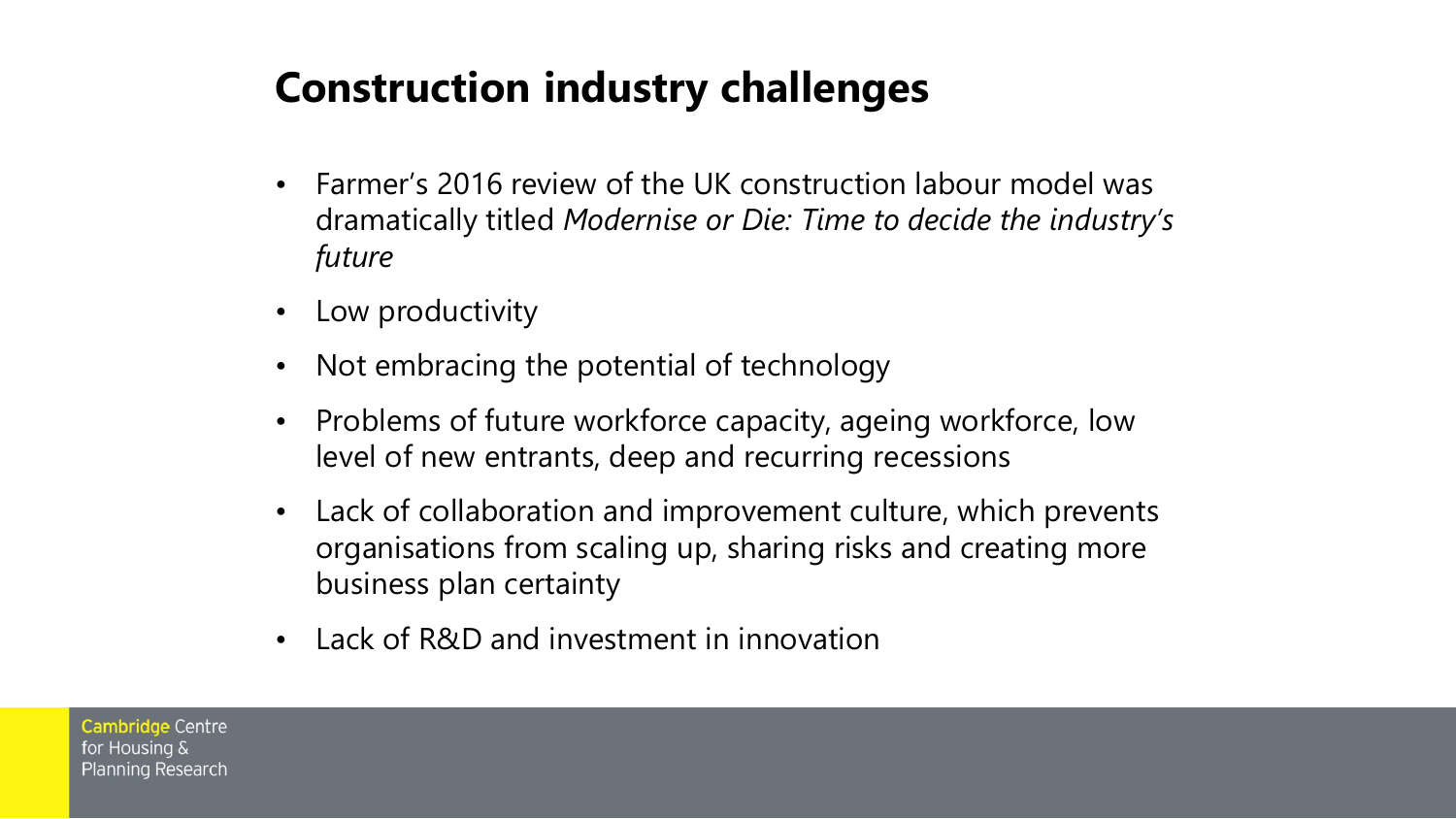## **Industrial Strategy**

- Industrial Strategy emphasises the need for a shift from conventional housebuilding towards more innovative approaches if the crisis is to be tackled (HM Government, 2018)
- Government's vision to transform construction into

*"a sector that can build new homes in weeks – and even days – rather than months; that can deliver new buildings at a third of the cost; that can provide affordable, energy efficient homes" (p.3).* 

• Places digital technologies, e.g. Building Information Modelling (BIM) and offsite manufacturing (OSM), at the centre of solutions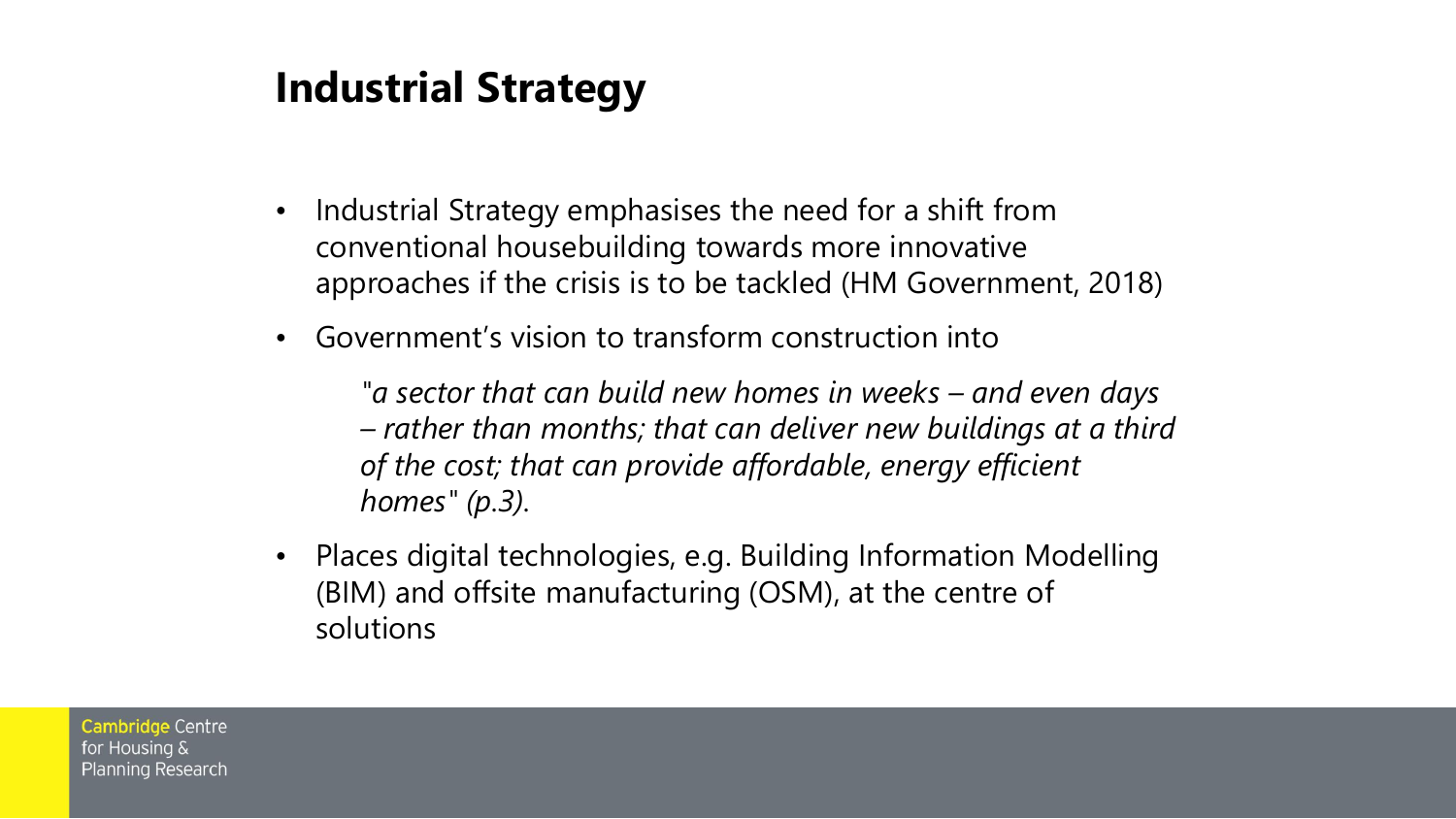#### **OSM and BIM**

- OSM is a manufacturing-based approach involving the production of components of buildings (e.g. foundations, roof cassettes, walls, floors, kitchen and bathroom units), or whole (modular) units of a dwelling, in a factory for installation in their final positions on a site
- BIM is a 3D model-based process it uses digital tools to more efficiently plan, design, construct and manage buildings and infrastructure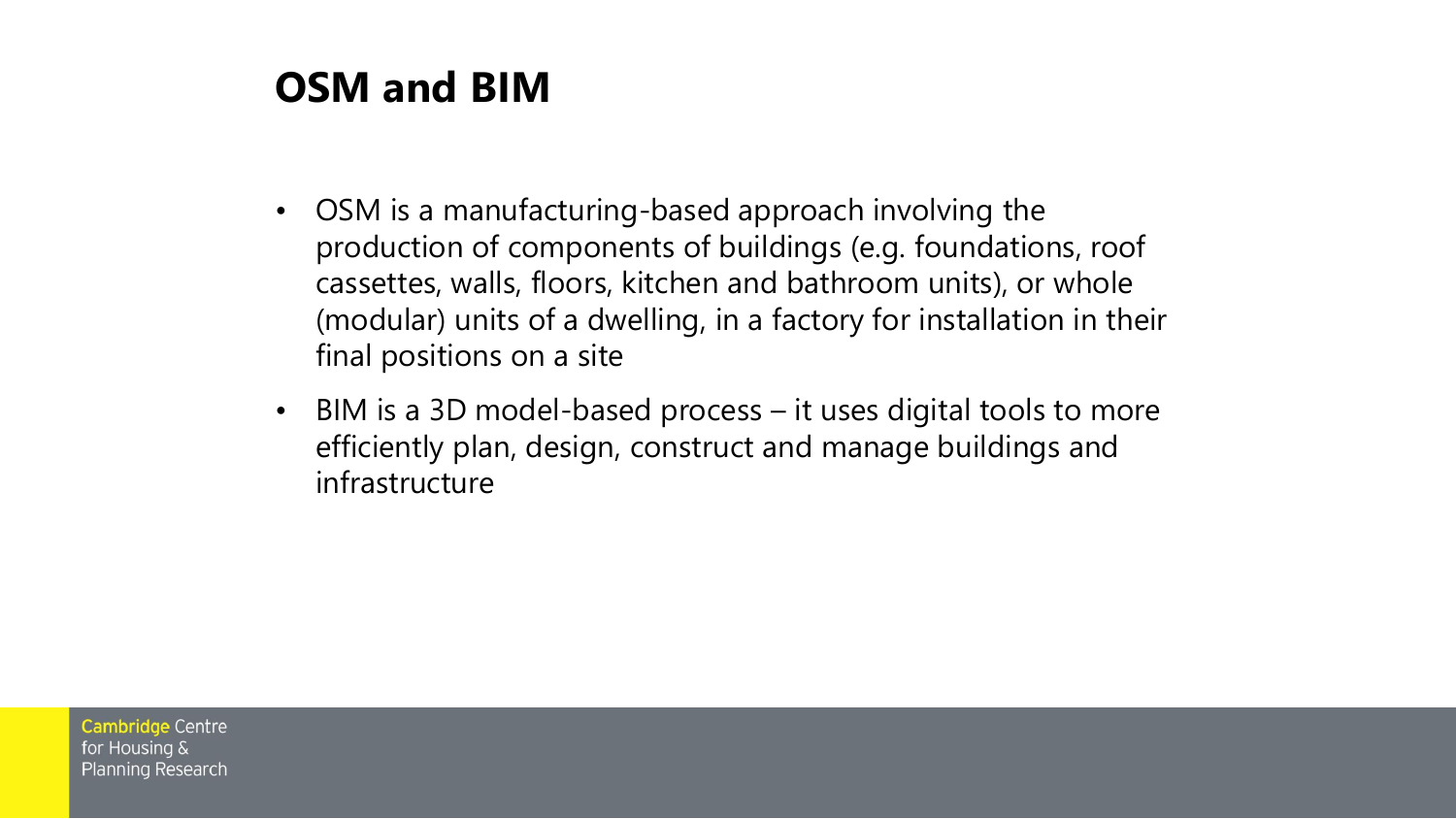#### **Potential benefits?**

- To build at scale, at speed, sustainable, future-proofed
- Faster build programme
- Fewer defects, higher quality
- Easier to ensure buildings meet quality assurance standards
- Address the skills shortage
- Fewer labourers and increased productivity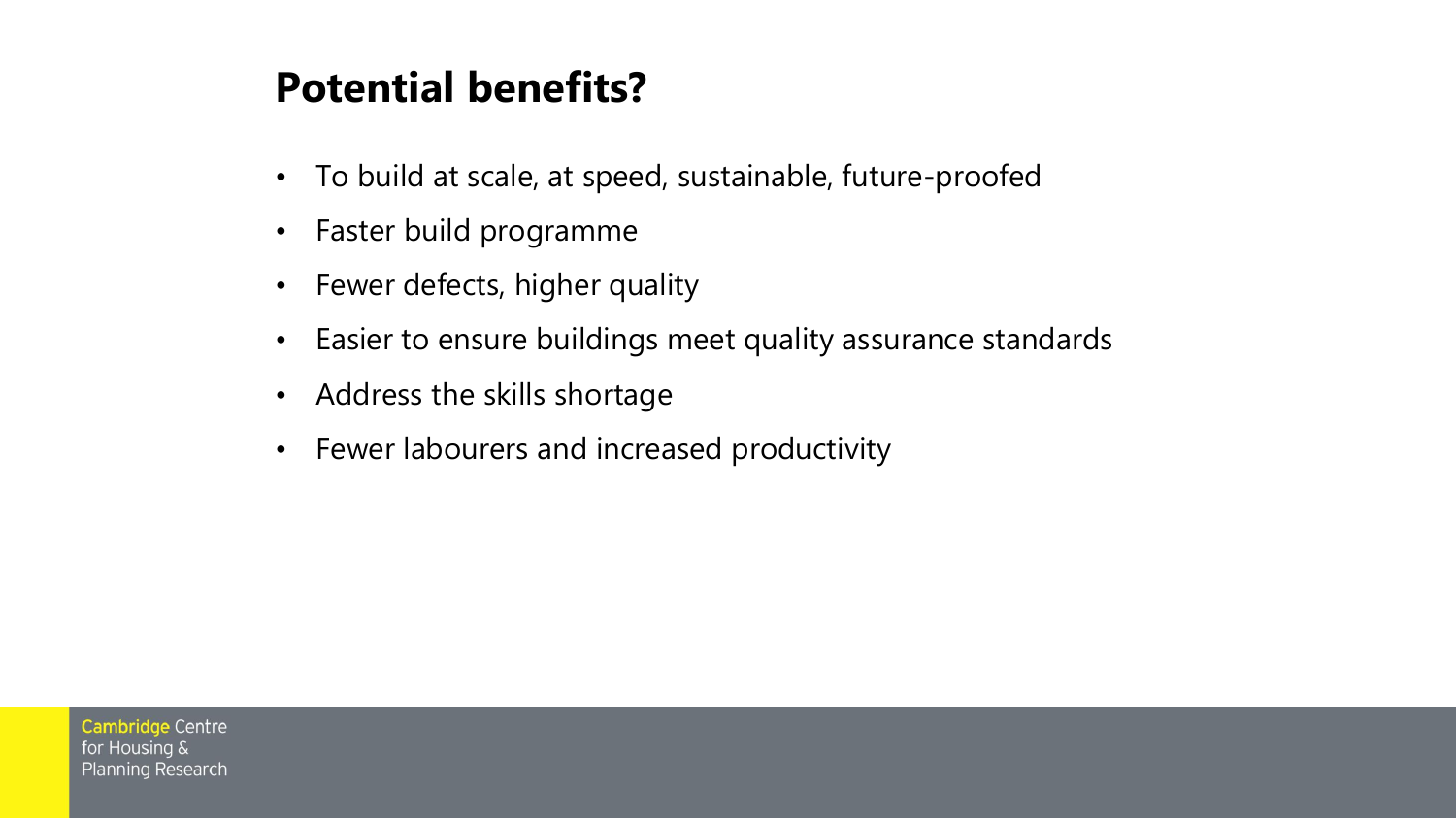#### **Potential benefits?**

- Cost advantages from economies of scale
- Improved health and safety
- Reduced disruption to the local community
- Improved sustainability
- Creating more regional jobs away from large conurbations
- Provides a 'golden thread' of information needed for effective management and maintenance of housing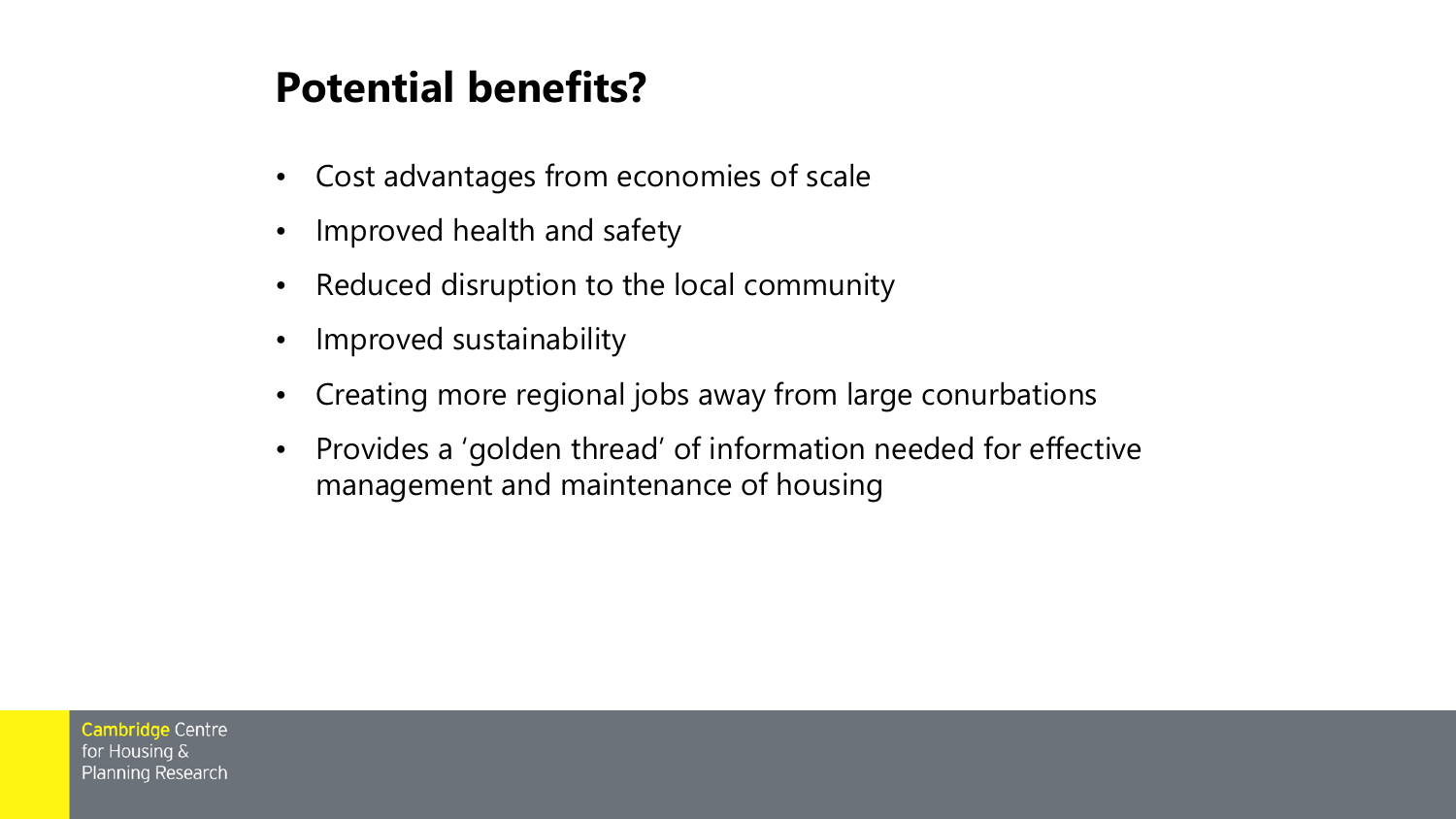## **Constraints on uptake - financial**

- Lack of robust evidence to support investment decisions
- High cost of investment
- Lenders prefer 'tried and tested', perceived risk has a cost
- Long term benefits accrue over building life cycle
- Build cost is only a proportion of costs
- Confident innovation will be commercially rewarding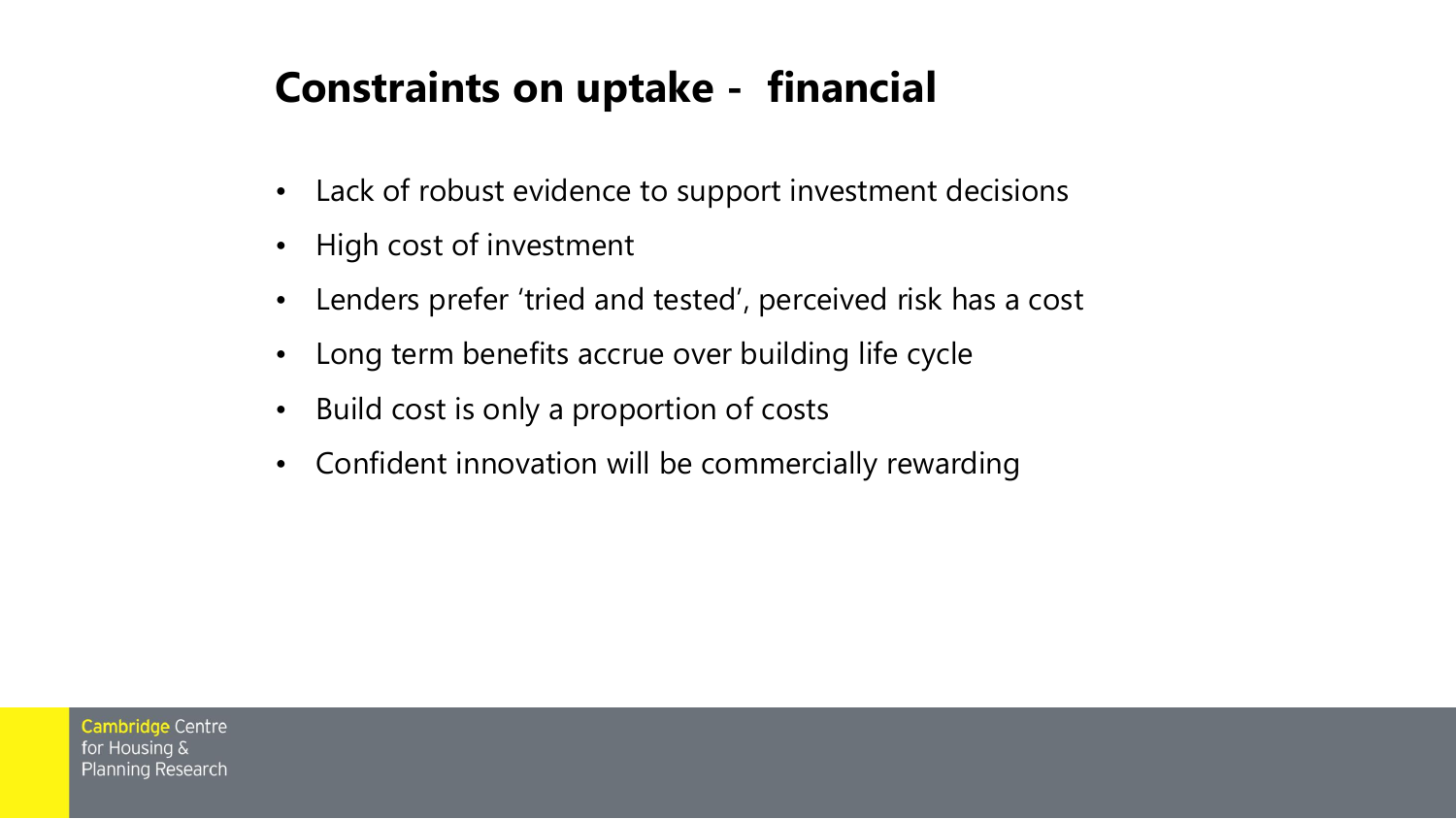#### **Constraints on uptake – industry structure**

- Current house builder business models no incentive to build faster or at scale, risk of lower prices and profits
- Fragmented but flexible supply chain able to accommodate late, on-site, design alterations
- But OSM will require a paradigm shift towards more collaborative procurement routes, highly coordinated design processes and early-stage design finalisation
- Low levels of coordination and complex, highly localised supply chains - barriers to BIM are found across the multiple supply chains found in housing construction
- Nature of construction procurement restricts collaboration between client and supply chain

"House building is fundamentally still a cottage industry"

"It's not unusual for a plumber or electrician to just make it up as they go along".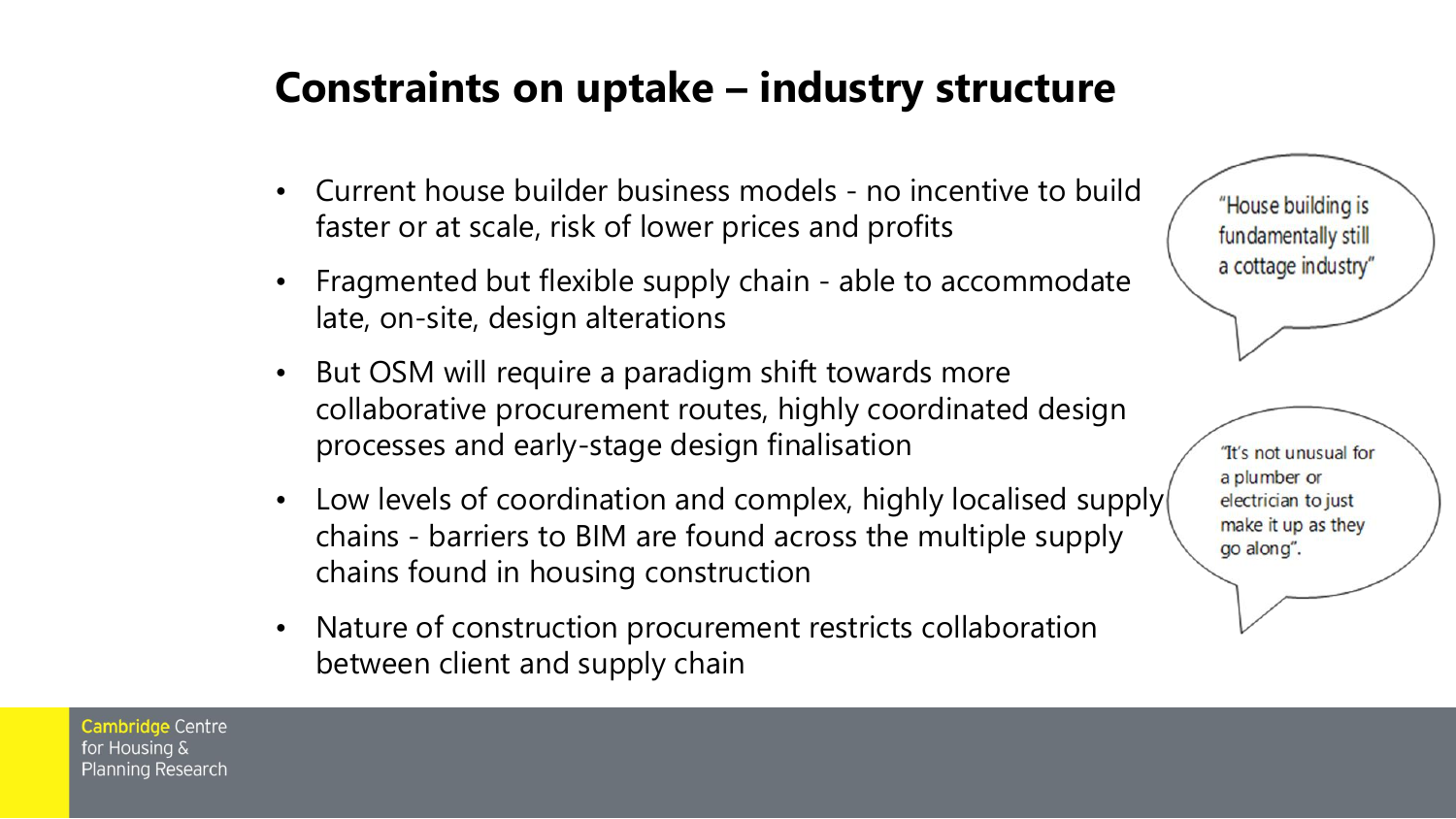## **Constraints on uptake - organisational**

- Resistance to change among individuals and leaders
- Absence of strategic vision
- Lack of innovation 'champions' within organisations
- Require organisations to develop relevant new capabilities in order to support their deployment
- Employees' resistance is linked to fears of job or status loss, and to a lack of understanding about the new technologies
- Digital and manufacturing skills shortages across the whole supply chain - lack the digital literacy to use BIM, training can be time-consuming and expensive

"The technology is there, but it is the investment of time that is the problem."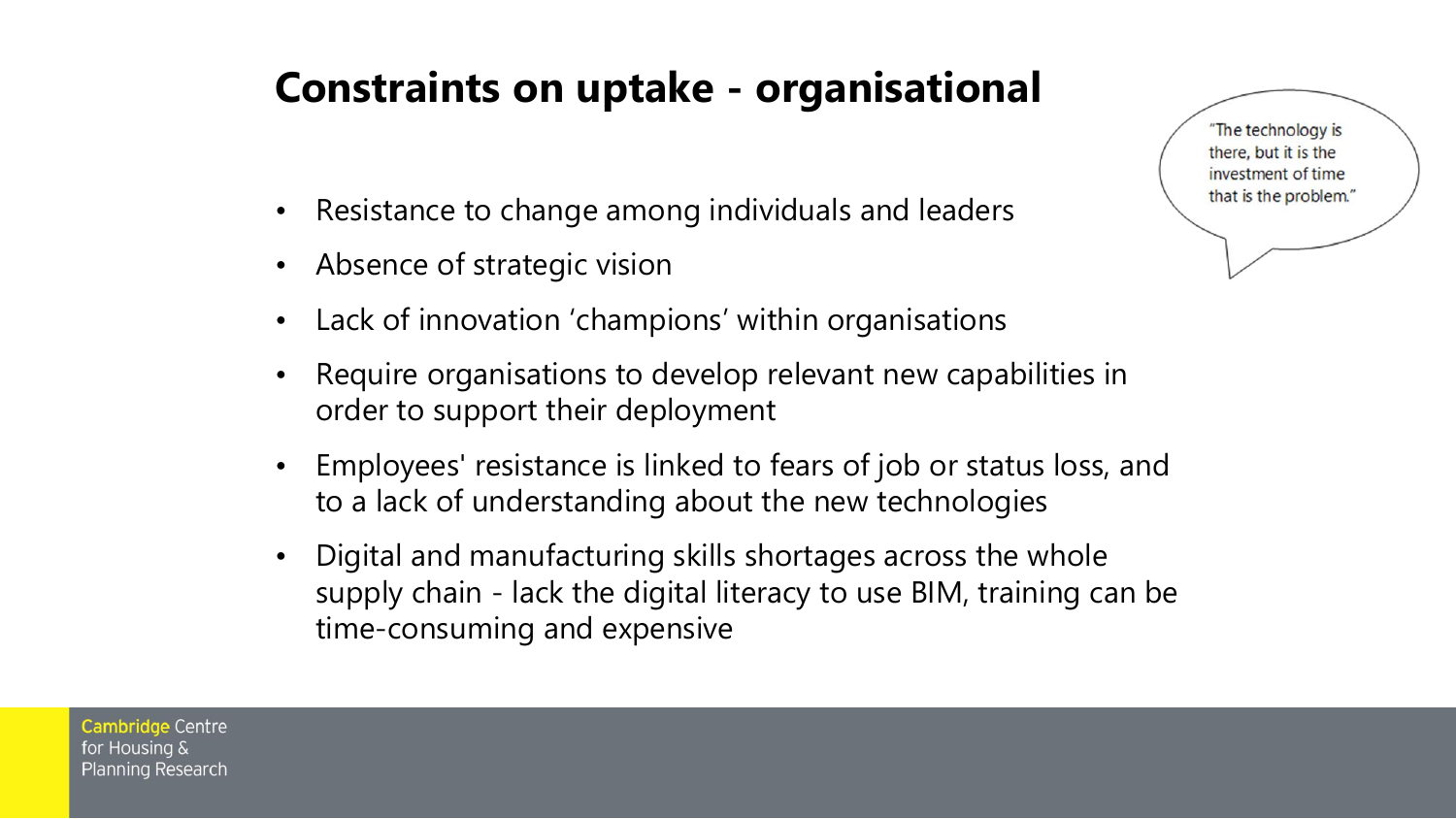#### **Constraints on uptake - public**

- Demand side constraints inhibit the wider use of OSM in the UK consumers' negative view of housing built using OSM
- Mistrust of 'prefab' housing lingers from the Post-War housing boom – poor quality, demolitions
- Cultural preference for traditionally built 'bricks and mortar' homes still exists, reinforcing the belief that OSM-produced houses are somehow inferior
- Policy 2016 BIM Mandate on government construction, not housing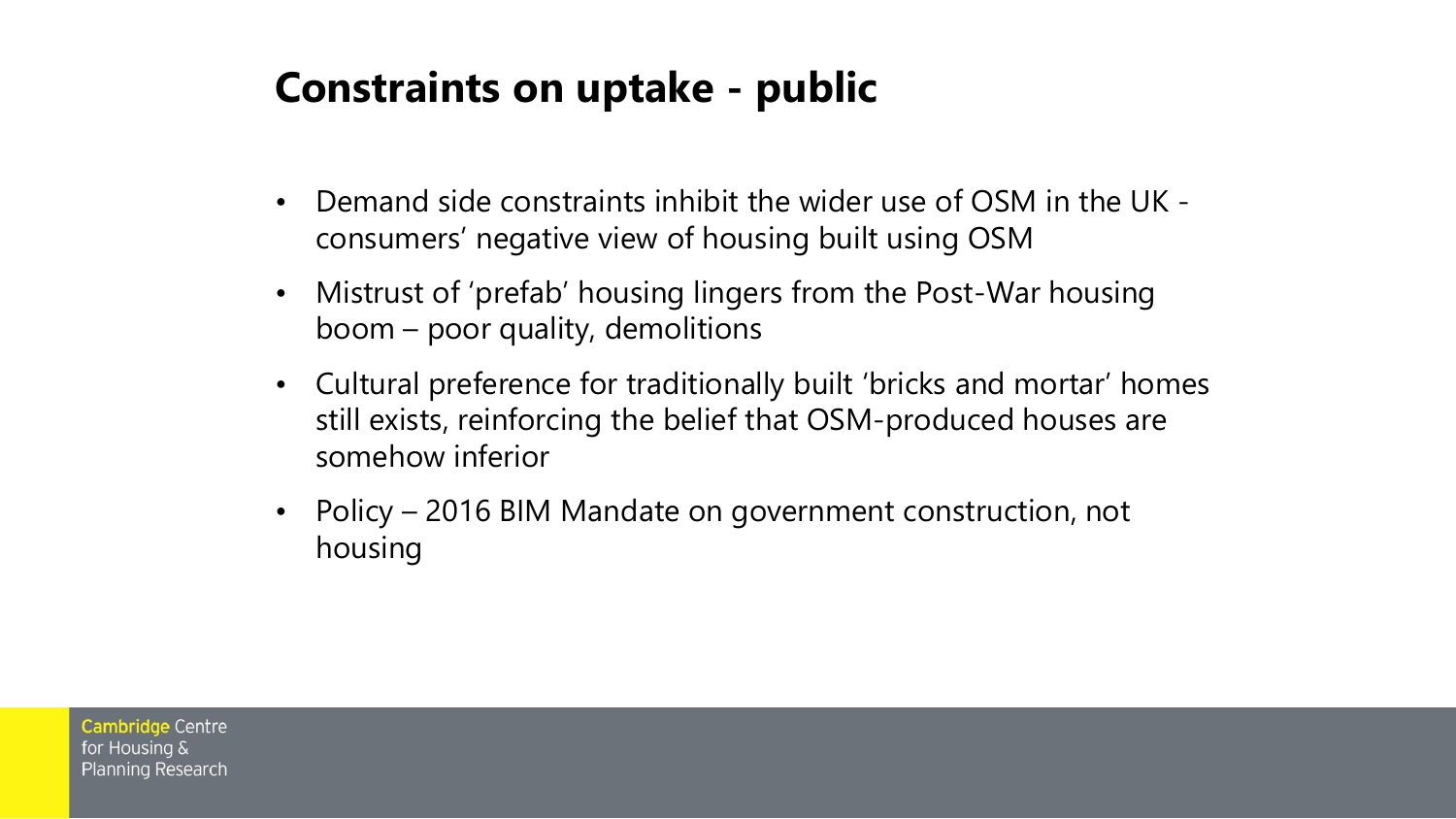## **Boosting the uptake of BIM/OSM**

- Lessons from the 2016 BIM mandate for the construction industry could provide some guidance in rolling out a directive tailored specifically for the housing sector
- Increasing awareness of OSM and BIM from exemplary housing projects
- Provide an evidence base to demonstrate immediate and longterm benefits
- Innovation champions
- Digital upskilling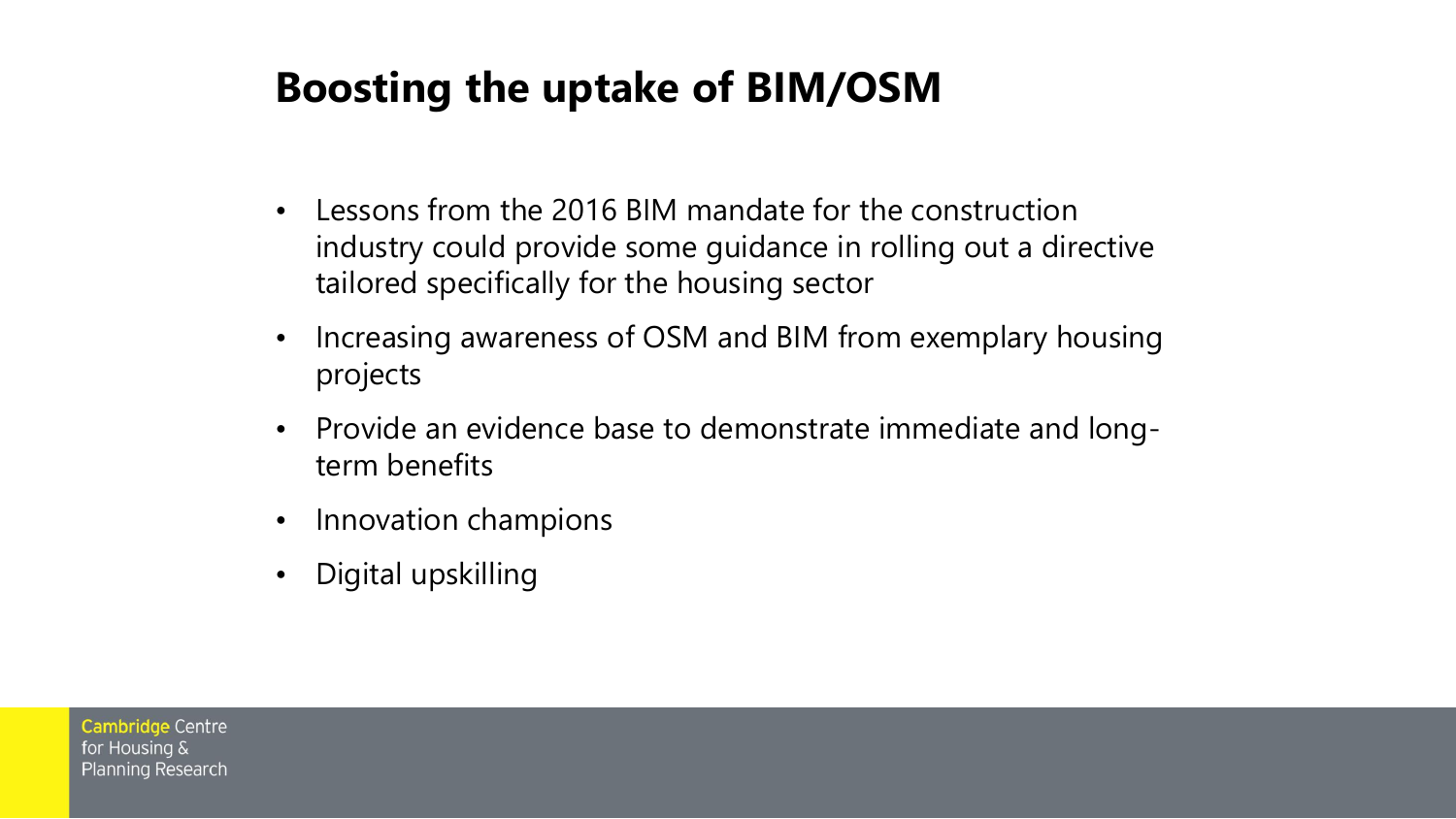## **Concluding thoughts**

- Wider constraints on housing supply and quality use of existing stock, housing as a financial asset, land supply, the planning system, NIMBY-ism
- But OSM and digital innovation are part of the solution
- Preference for conventional construction methods contributes to current home-building rates being half of the 300,000 homes required annually – worse after the current pandemic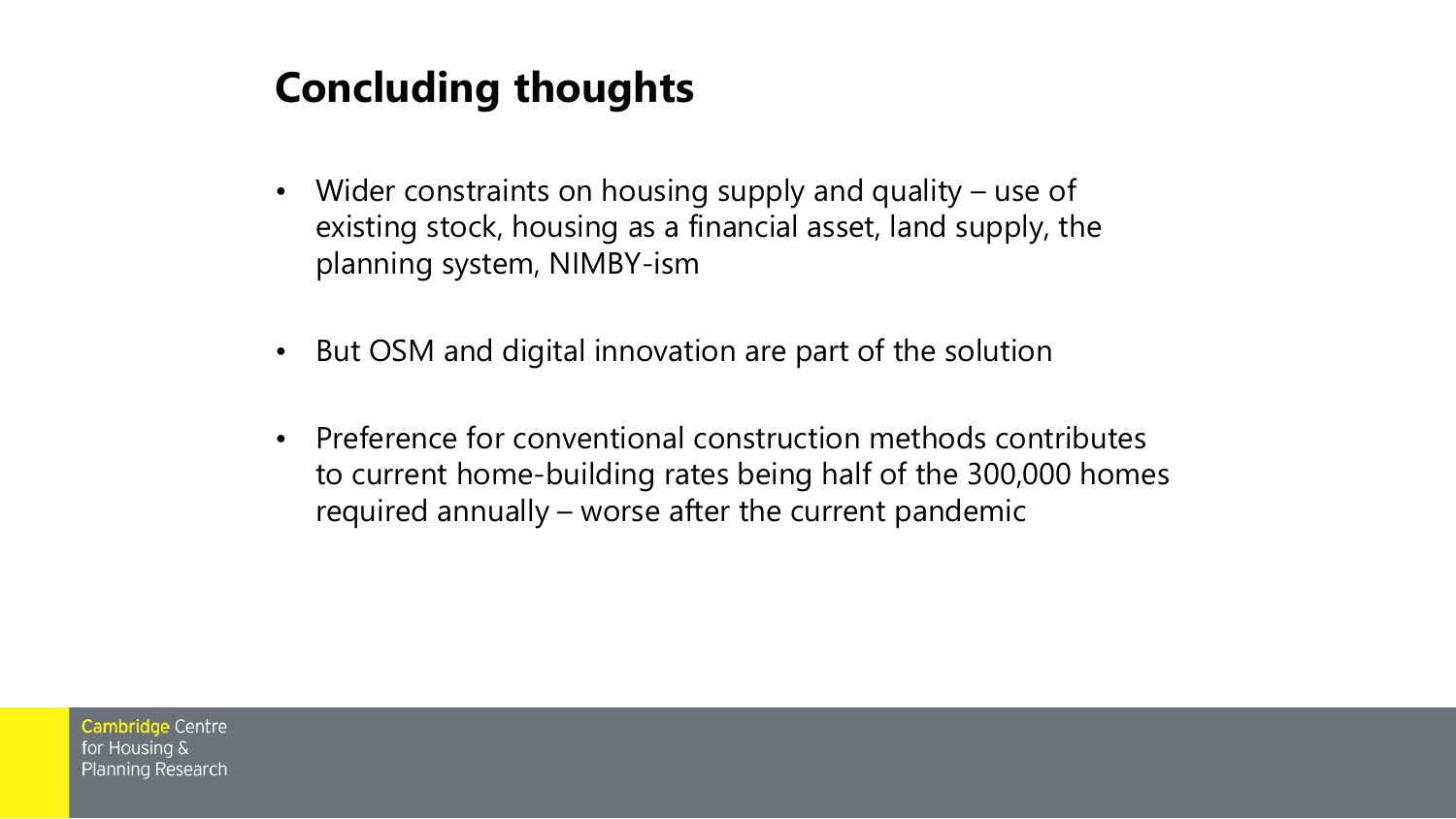## **Concluding thoughts**

- Need to address the key organisational, regulatory, industry and individual related constraints holding back the uptake of these innovations in the housing sector
- If the reliance on conventional construction techniques for housing continues once the Covid-19 pandemic is over, the supply gap can only worsen – alongside the negative impacts of poorly built and badly maintained housing